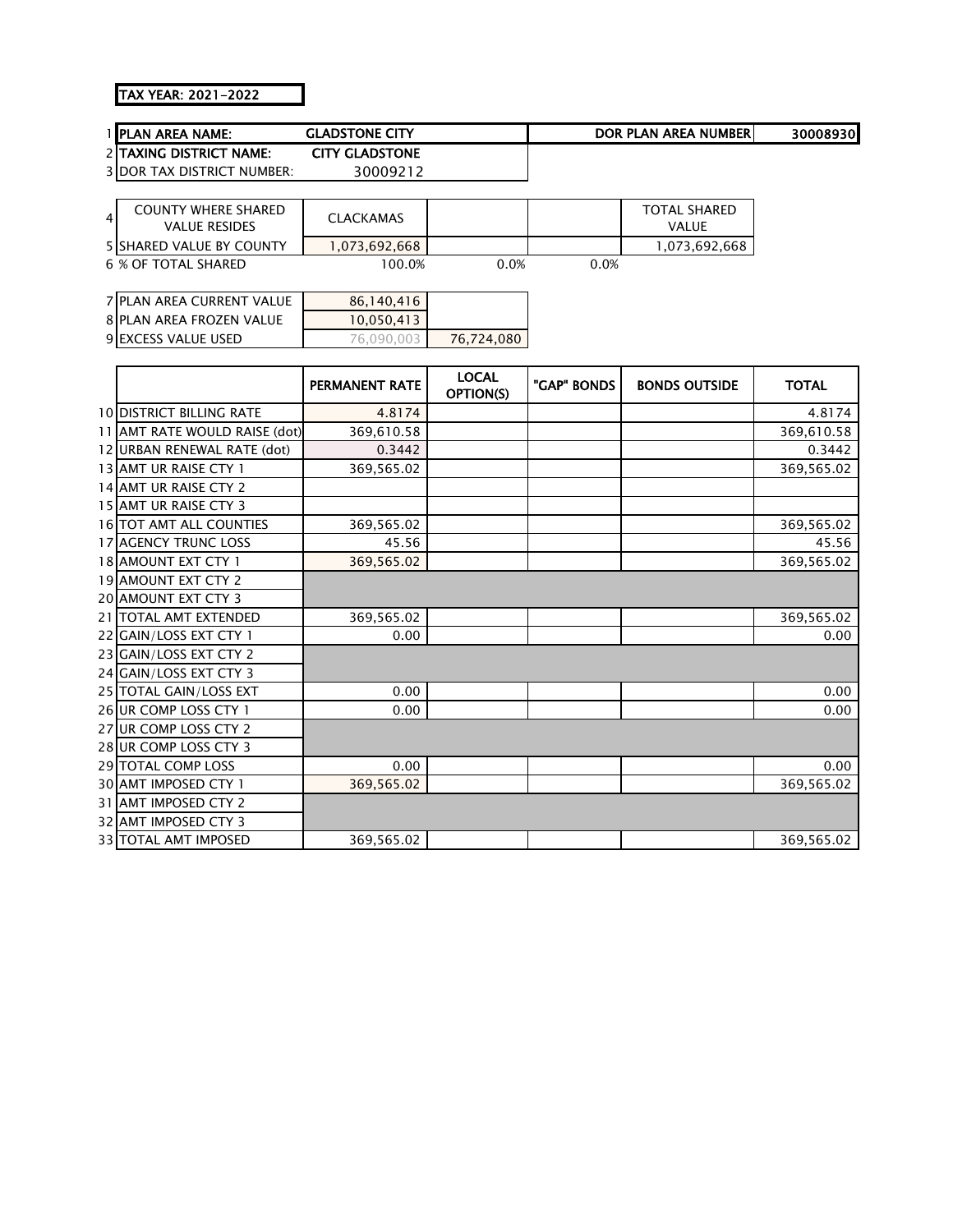| <b>1 IPLAN AREA NAME:</b>       | <b>GLADSTONE CITY</b> | DOR PLAN AREA NUMBERI | 30008930 |
|---------------------------------|-----------------------|-----------------------|----------|
| <b>2 ITAXING DISTRICT NAME:</b> | <b>COM COLL CLACK</b> |                       |          |

| 4 | COUNTY WHERE SHARED<br><b>VALUE RESIDES</b> | <b>CLACKAMAS</b> |      |         | <b>TOTAL SHARED</b><br>VALUE |
|---|---------------------------------------------|------------------|------|---------|------------------------------|
|   | <b>5ISHARED VALUE BY COUNTY</b>             | 1.073.692.668    |      |         | 1,073,692,668                |
|   | 6 % OF TOTAL SHARED                         | 100.0%           | 0.0% | $0.0\%$ |                              |

| 7 PLAN AREA CURRENT VALUE       | 86.140.416 |            |
|---------------------------------|------------|------------|
| <b>8 PLAN AREA FROZEN VALUE</b> | 10.050.413 |            |
| 9 EXCESS VALUE USED             | 76.090.003 | 76,724,080 |

|                                 | <b>PERMANENT RATE</b> | <b>LOCAL</b><br>OPTION(S) | "GAP" BONDS | <b>BONDS OUTSIDE</b> | <b>TOTAL</b> |
|---------------------------------|-----------------------|---------------------------|-------------|----------------------|--------------|
| <b>10 DISTRICT BILLING RATE</b> | 0.5582                |                           |             |                      | 0.5582       |
| 11 AMT RATE WOULD RAISE (dot)   | 42,827.38             |                           |             |                      | 42,827.38    |
| 12 URBAN RENEWAL RATE (dot)     | 0.0398                |                           |             |                      | 0.0398       |
| 13 AMT UR RAISE CTY 1           | 42,732.97             |                           |             |                      | 42,732.97    |
| 14 AMT UR RAISE CTY 2           |                       |                           |             |                      |              |
| 15 AMT UR RAISE CTY 3           |                       |                           |             |                      |              |
| 16 TOT AMT ALL COUNTIES         | 42,732.97             |                           |             |                      | 42,732.97    |
| <b>17 AGENCY TRUNC LOSS</b>     | 94.41                 |                           |             |                      | 94.41        |
| 18 AMOUNT EXT CTY 1             | 42,732.97             |                           |             |                      | 42,732.97    |
| 19 AMOUNT EXT CTY 2             |                       |                           |             |                      |              |
| <b>20 AMOUNT EXT CTY 3</b>      |                       |                           |             |                      |              |
| 21   TOTAL AMT EXTENDED         | 42.732.97             |                           |             |                      | 42,732.97    |
| 22 GAIN/LOSS EXT CTY 1          | 0.00                  |                           |             |                      | 0.00         |
| 23 GAIN/LOSS EXT CTY 2          |                       |                           |             |                      |              |
| 24 GAIN/LOSS EXT CTY 3          |                       |                           |             |                      |              |
| 25 TOTAL GAIN/LOSS EXT          | 0.00                  |                           |             |                      | 0.00         |
| 26 UR COMP LOSS CTY 1           | 0.00                  |                           |             |                      | 0.00         |
| 27 UR COMP LOSS CTY 2           |                       |                           |             |                      |              |
| 28 UR COMP LOSS CTY 3           |                       |                           |             |                      |              |
| 29 TOTAL COMP LOSS              | 0.00                  |                           |             |                      | 0.00         |
| <b>30 AMT IMPOSED CTY 1</b>     | 42,732.97             |                           |             |                      | 42,732.97    |
| 31 AMT IMPOSED CTY 2            |                       |                           |             |                      |              |
| 32 AMT IMPOSED CTY 3            |                       |                           |             |                      |              |
| <b>33 TOTAL AMT IMPOSED</b>     | 42,732.97             |                           |             |                      | 42,732.97    |
|                                 |                       |                           |             |                      |              |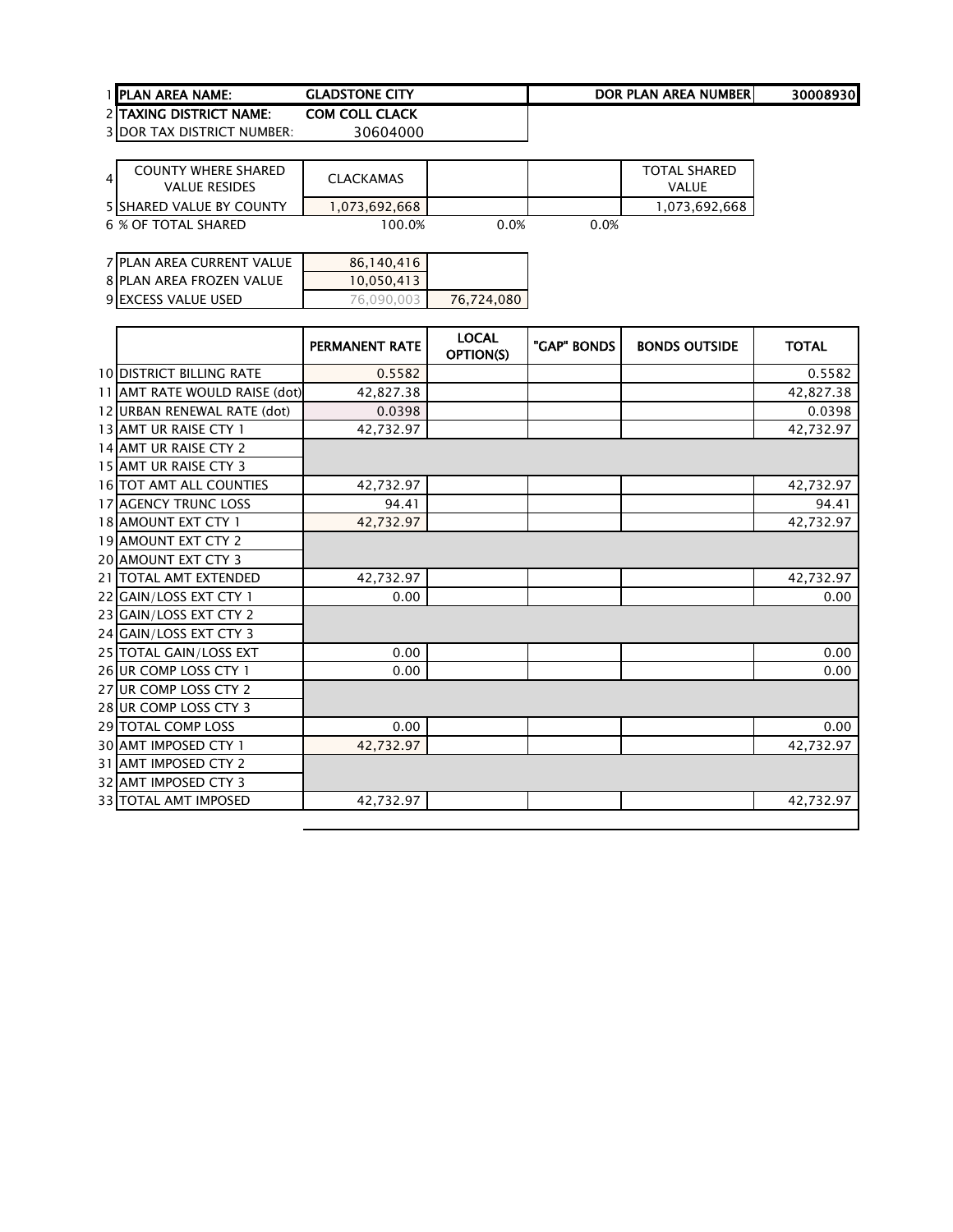## 1 <u>PLAN AREA NAME:</u> GLADSTONE CITY **DOR PLAN AREA NUMBER** 30008930

 TAXING DISTRICT NAME: COUNTY C DOR TAX DISTRICT NUMBER: 30000032

| $\overline{4}$ | COUNTY WHERE SHARED<br>VALUE RESIDES | CLACKAMAS     |      |         | <b>TOTAL SHARED</b><br><b>VALUE</b> |
|----------------|--------------------------------------|---------------|------|---------|-------------------------------------|
|                | 5 SHARED VALUE BY COUNTY             | 1.073.692.668 |      |         | 1,073,692,668                       |
|                | 6 % OF TOTAL SHARED                  | 100.0%        | 0.0% | $0.0\%$ |                                     |

| 7 PLAN AREA CURRENT VALUE | 86,140,416 |            |
|---------------------------|------------|------------|
| 8 PLAN AREA FROZEN VALUE  | 10,050,413 |            |
| 9 EXCESS VALUE USED       | 76.090.003 | 76.724.080 |

|                                 | <b>PERMANENT RATE</b> | <b>LOCAL</b><br>OPTION(S) | "GAP" BONDS | <b>BONDS OUTSIDE</b> | <b>TOTAL</b> |
|---------------------------------|-----------------------|---------------------------|-------------|----------------------|--------------|
| <b>10 DISTRICT BILLING RATE</b> | 2.4042                |                           |             |                      | 2.4042       |
| 11 AMT RATE WOULD RAISE (dot)   | 184,460.03            |                           |             |                      | 184,460.03   |
| 12 URBAN RENEWAL RATE (dot)     | 0.1717                |                           |             |                      | 0.1717       |
| 13 AMT UR RAISE CTY 1           | 184,353.03            |                           |             |                      | 184,353.03   |
| 14 AMT UR RAISE CTY 2           |                       |                           |             |                      |              |
| 15 AMT UR RAISE CTY 3           |                       |                           |             |                      |              |
| <b>16 TOT AMT ALL COUNTIES</b>  | 184,353.03            |                           |             |                      | 184,353.03   |
| <b>17 AGENCY TRUNC LOSS</b>     | 107.00                |                           |             |                      | 107.00       |
| 18 AMOUNT EXT CTY 1             | 184,353.03            |                           |             |                      | 184,353.03   |
| 19 AMOUNT EXT CTY 2             |                       |                           |             |                      |              |
| <b>20 AMOUNT EXT CTY 3</b>      |                       |                           |             |                      |              |
| 21   TOTAL AMT EXTENDED         | 184,353.03            |                           |             |                      | 184,353.03   |
| 22 GAIN/LOSS EXT CTY 1          | 0.00                  |                           |             |                      | 0.00         |
| 23 GAIN/LOSS EXT CTY 2          |                       |                           |             |                      |              |
| 24 GAIN/LOSS EXT CTY 3          |                       |                           |             |                      |              |
| 25 TOTAL GAIN/LOSS EXT          | 0.00                  |                           |             |                      | 0.00         |
| 26 UR COMP LOSS CTY 1           | 0.00                  |                           |             |                      | 0.00         |
| 27 UR COMP LOSS CTY 2           |                       |                           |             |                      |              |
| 28 UR COMP LOSS CTY 3           |                       |                           |             |                      |              |
| 29 TOTAL COMP LOSS              | 0.00                  |                           |             |                      | 0.00         |
| 30 AMT IMPOSED CTY 1            | 184,353.03            |                           |             |                      | 184,353.03   |
| 31 AMT IMPOSED CTY 2            |                       |                           |             |                      |              |
| 32 AMT IMPOSED CTY 3            |                       |                           |             |                      |              |
| 33 TOTAL AMT IMPOSED            | 184,353.03            |                           |             |                      | 184,353.03   |
|                                 |                       |                           |             |                      |              |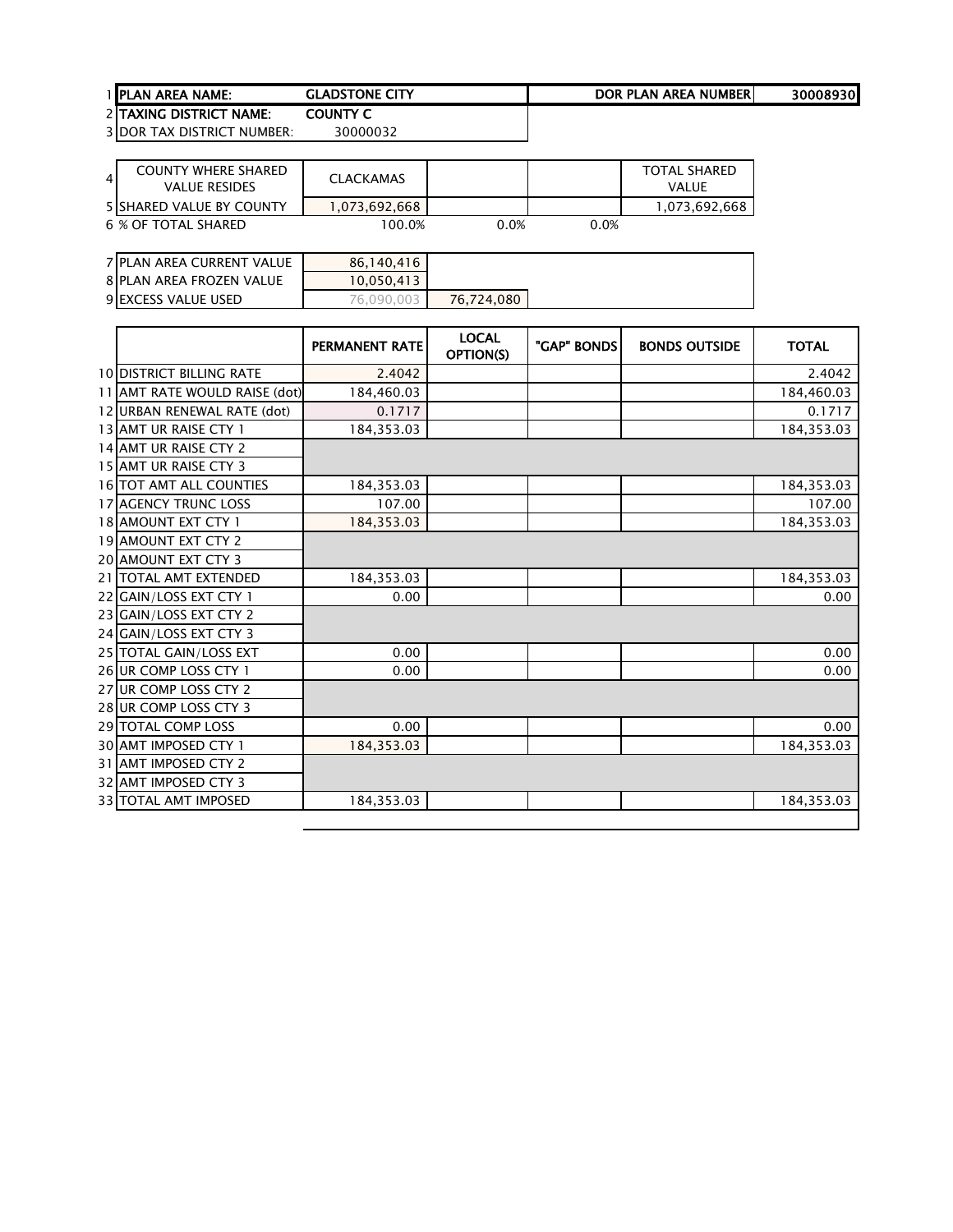TAXING DISTRICT NAME: COUNTY EXTENSION & 4H DOR TAX DISTRICT NUMBER: 30008091

4 COUNTY WHERE SHARED<br>VALUE RESIDES VALUE RESIDES CLACKAMAS TOTAL SHARED VALUE 5 SHARED VALUE BY COUNTY **1,073,692,668** 100.0% 1,073,692,668 100.0% 1,073,692,668 **6 % OF TOTAL SHARED** 

| 7 PLAN AREA CURRENT VALUE  | 86,140,416 |            |
|----------------------------|------------|------------|
| 8 PLAN AREA FROZEN VALUE   | 10.050.413 |            |
| <b>9 EXCESS VALUE USED</b> | 76,090,003 | 76.724.080 |

|                                 | <b>PERMANENT RATE</b> | <b>LOCAL</b><br>OPTION(S) | "GAP" BONDS | <b>BONDS OUTSIDE</b> | <b>TOTAL</b> |
|---------------------------------|-----------------------|---------------------------|-------------|----------------------|--------------|
| <b>10 DISTRICT BILLING RATE</b> | 0.0500                |                           |             |                      | 0.0500       |
| 11 AMT RATE WOULD RAISE (dot)   | 3,836.20              |                           |             |                      | 3,836.20     |
| 12 URBAN RENEWAL RATE (dot)     | 0.0035                |                           |             |                      | 0.0035       |
| 13 AMT UR RAISE CTY 1           | 3,757.92              |                           |             |                      | 3,757.92     |
| 14 AMT UR RAISE CTY 2           |                       |                           |             |                      |              |
| 15 AMT UR RAISE CTY 3           |                       |                           |             |                      |              |
| <b>16 TOT AMT ALL COUNTIES</b>  | 3,757.92              |                           |             |                      | 3,757.92     |
| 17 AGENCY TRUNC LOSS            | 78.28                 |                           |             |                      | 78.28        |
| 18 AMOUNT EXT CTY 1             | 3,757.92              |                           |             |                      | 3,757.92     |
| 19 AMOUNT EXT CTY 2             |                       |                           |             |                      |              |
| <b>20 AMOUNT EXT CTY 3</b>      |                       |                           |             |                      |              |
| 21   TOTAL AMT EXTENDED         | 3.757.92              |                           |             |                      | 3,757.92     |
| 22 GAIN/LOSS EXT CTY 1          | 0.00                  |                           |             |                      | 0.00         |
| 23 GAIN/LOSS EXT CTY 2          |                       |                           |             |                      |              |
| 24 GAIN/LOSS EXT CTY 3          |                       |                           |             |                      |              |
| 25 TOTAL GAIN/LOSS EXT          | 0.00                  |                           |             |                      | 0.00         |
| 26 UR COMP LOSS CTY 1           | 0.00                  |                           |             |                      | 0.00         |
| 27 UR COMP LOSS CTY 2           |                       |                           |             |                      |              |
| 28 UR COMP LOSS CTY 3           |                       |                           |             |                      |              |
| 29 TOTAL COMP LOSS              | 0.00                  |                           |             |                      | 0.00         |
| 30 AMT IMPOSED CTY 1            | 3,757.92              |                           |             |                      | 3,757.92     |
| 31 AMT IMPOSED CTY 2            |                       |                           |             |                      |              |
| 32 AMT IMPOSED CTY 3            |                       |                           |             |                      |              |
| 33 TOTAL AMT IMPOSED            | 3,757.92              |                           |             |                      | 3,757.92     |
|                                 |                       |                           |             |                      |              |

## 1 <u>PLAN AREA NAME:</u> GLADSTONE CITY **DOR PLAN AREA NUMBER** 30008930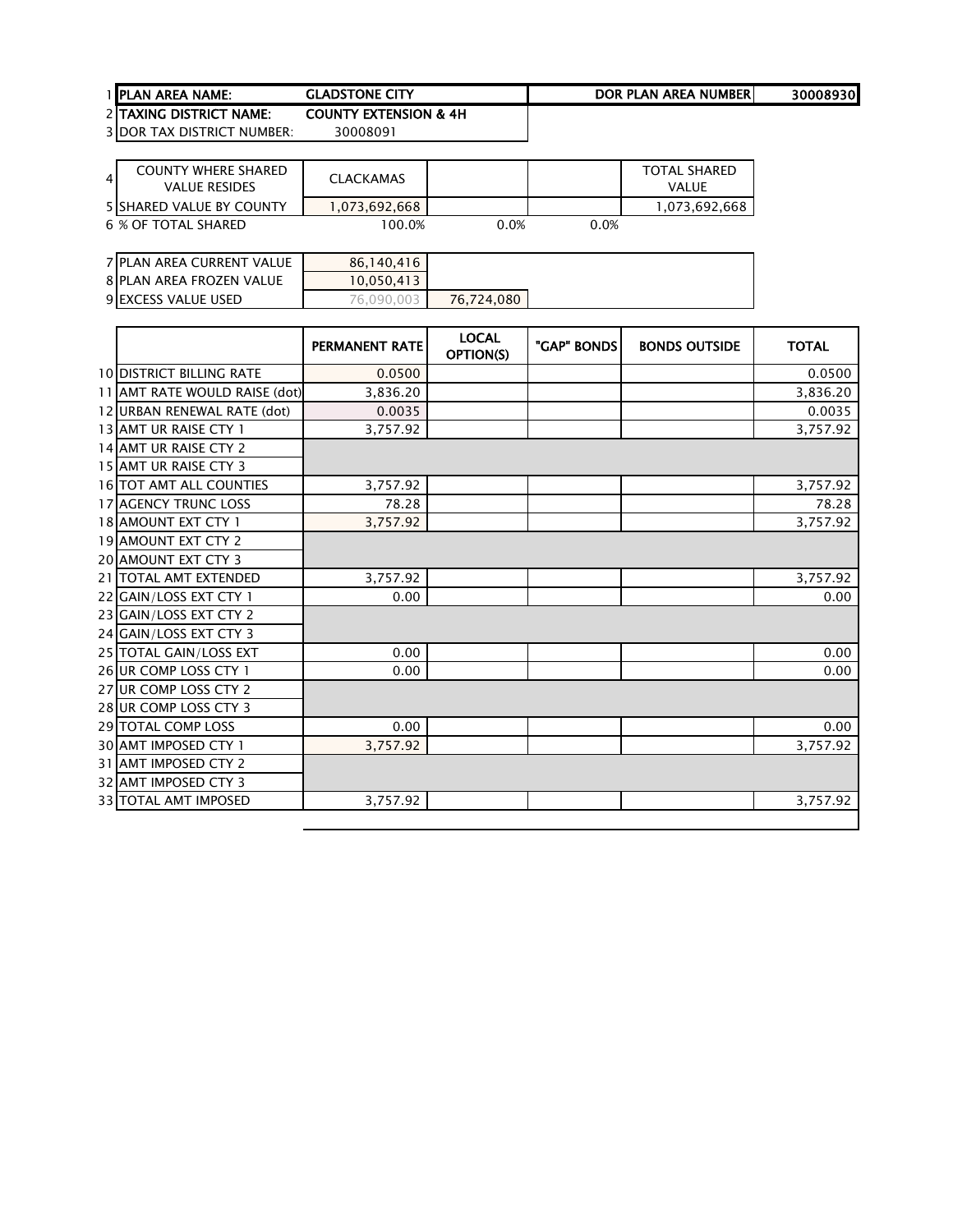| <b>1 IPLAN AREA NAME:</b>       | <b>GLADSTONE CITY</b> | DOR PLAN AREA NUMBERI | 30008930 |
|---------------------------------|-----------------------|-----------------------|----------|
| <b>2 ITAXING DISTRICT NAME:</b> | <b>COUNTY LIBRARY</b> |                       |          |
| $20000$ TAV DICTRICT LUILIDER   | 20000121              |                       |          |

| 4 | COUNTY WHERE SHARED<br>VALUE RESIDES | CLACKAMAS     |         |      | TOTAL SHARED<br>VALUE |
|---|--------------------------------------|---------------|---------|------|-----------------------|
|   | 5 SHARED VALUE BY COUNTY             | 1.073.692.668 |         |      | 1,073,692,668         |
|   | 6 % OF TOTAL SHARED                  | 100.0%        | $0.0\%$ | 0.0% |                       |

| 7 PLAN AREA CURRENT VALUE  | 86,140,416 |            |
|----------------------------|------------|------------|
| 8 PLAN AREA FROZEN VALUE   | 10,050,413 |            |
| <b>9 EXCESS VALUE USED</b> | 76,090,003 | 76.724.080 |

|                                  | <b>PERMANENT RATE</b> | <b>LOCAL</b><br>OPTION(S) | "GAP" BONDS | <b>BONDS OUTSIDE</b> | <b>TOTAL</b> |
|----------------------------------|-----------------------|---------------------------|-------------|----------------------|--------------|
| <b>10 DISTRICT BILLING RATE</b>  | 0.3974                |                           |             |                      | 0.3974       |
| 11 AMT RATE WOULD RAISE (dot)    | 30,490.15             |                           |             |                      | 30,490.15    |
| 12 URBAN RENEWAL RATE (dot)      | 0.0283                |                           |             |                      | 0.0283       |
| 13 AMT UR RAISE CTY 1            | 30,385.50             |                           |             |                      | 30,385.50    |
| 14 AMT UR RAISE CTY 2            |                       |                           |             |                      |              |
| 15 AMT UR RAISE CTY 3            |                       |                           |             |                      |              |
| 16 TOT AMT ALL COUNTIES          | 30,385.50             |                           |             |                      | 30,385.50    |
| 17 AGENCY TRUNC LOSS             | 104.65                |                           |             |                      | 104.65       |
| 18 AMOUNT EXT CTY 1              | 30,385.50             |                           |             |                      | 30,385.50    |
| 19 AMOUNT EXT CTY 2              |                       |                           |             |                      |              |
| 20 AMOUNT EXT CTY 3              |                       |                           |             |                      |              |
| <b>TOTAL AMT EXTENDED</b><br>211 | 30,385.50             |                           |             |                      | 30,385.50    |
| 22 GAIN/LOSS EXT CTY 1           | 0.00                  |                           |             |                      | 0.00         |
| 23 GAIN/LOSS EXT CTY 2           |                       |                           |             |                      |              |
| 24 GAIN/LOSS EXT CTY 3           |                       |                           |             |                      |              |
| 25 TOTAL GAIN/LOSS EXT           | 0.00                  |                           |             |                      | 0.00         |
| 26 UR COMP LOSS CTY 1            | 0.00                  |                           |             |                      | 0.00         |
| 27 UR COMP LOSS CTY 2            |                       |                           |             |                      |              |
| 28 UR COMP LOSS CTY 3            |                       |                           |             |                      |              |
| <b>29 TOTAL COMP LOSS</b>        | 0.00                  |                           |             |                      | 0.00         |
| <b>30 AMT IMPOSED CTY 1</b>      | 30,385.50             |                           |             |                      | 30,385.50    |
| 31 AMT IMPOSED CTY 2             |                       |                           |             |                      |              |
| 32 AMT IMPOSED CTY 3             |                       |                           |             |                      |              |
| 33 TOTAL AMT IMPOSED             | 30,385.50             |                           |             |                      | 30,385.50    |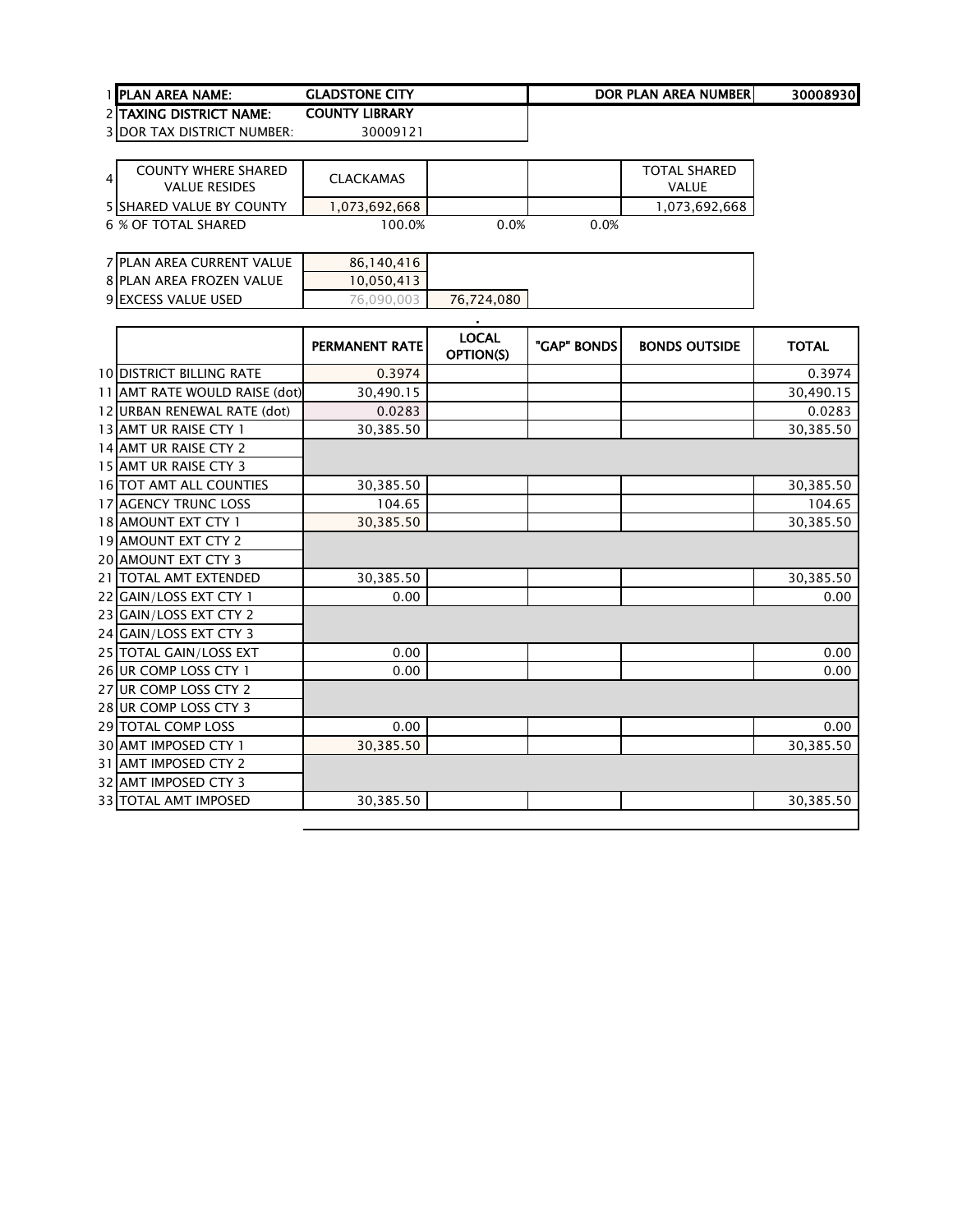| <b>1 IPLAN AREA NAME:</b> | <b>GLADSTONE CITY</b> | DOR PLAN AREA NUMBERI | 30008930 |
|---------------------------|-----------------------|-----------------------|----------|
| 2 ITAXING DISTRICT NAME:  | <b>COUNTY SOILS</b>   |                       |          |

 TAXING DISTRICT NAME: 3 DOR TAX DISTRICT NUMBER: 30008060

4 COUNTY WHERE SHARED<br>VALUE RESIDES VALUE RESIDES CLACKAMAS TOTAL SHARED VALUE 5 SHARED VALUE BY COUNTY **1,073,692,668** 100.0% 1,073,692,668 100.0% 1,073,692,668 **6 % OF TOTAL SHARED** 

| 7 PLAN AREA CURRENT VALUE  | 86,140,416 |            |
|----------------------------|------------|------------|
| 8 PLAN AREA FROZEN VALUE   | 10.050.413 |            |
| <b>9 EXCESS VALUE USED</b> | 76.090.003 | 76,724,080 |

|                                 | <b>PERMANENT RATE</b> | <b>LOCAL</b><br>OPTION(S) | "GAP" BONDS | <b>BONDS OUTSIDE</b> | <b>TOTAL</b> |
|---------------------------------|-----------------------|---------------------------|-------------|----------------------|--------------|
| <b>10 DISTRICT BILLING RATE</b> | 0.0500                |                           |             |                      | 0.0500       |
| 11 AMT RATE WOULD RAISE (dot)   | 3,836.20              |                           |             |                      | 3,836.20     |
| 12 URBAN RENEWAL RATE (dot)     | 0.0035                |                           |             |                      | 0.0035       |
| 13 AMT UR RAISE CTY 1           | 3,757.92              |                           |             |                      | 3,757.92     |
| 14 AMT UR RAISE CTY 2           |                       |                           |             |                      |              |
| 15 AMT UR RAISE CTY 3           |                       |                           |             |                      |              |
| <b>16 TOT AMT ALL COUNTIES</b>  | 3,757.92              |                           |             |                      | 3,757.92     |
| <b>17 AGENCY TRUNC LOSS</b>     | 78.28                 |                           |             |                      | 78.28        |
| 18 AMOUNT EXT CTY 1             | 3,757.92              |                           |             |                      | 3,757.92     |
| <b>19 AMOUNT EXT CTY 2</b>      |                       |                           |             |                      |              |
| <b>20 AMOUNT EXT CTY 3</b>      |                       |                           |             |                      |              |
| 21   TOTAL AMT EXTENDED         | 3.757.92              |                           |             |                      | 3,757.92     |
| 22 GAIN/LOSS EXT CTY 1          | 0.00                  |                           |             |                      | 0.00         |
| 23 GAIN/LOSS EXT CTY 2          |                       |                           |             |                      |              |
| 24 GAIN/LOSS EXT CTY 3          |                       |                           |             |                      |              |
| 25 TOTAL GAIN/LOSS EXT          | 0.00                  |                           |             |                      | 0.00         |
| 26 UR COMP LOSS CTY 1           | 0.00                  |                           |             |                      | 0.00         |
| 27 UR COMP LOSS CTY 2           |                       |                           |             |                      |              |
| 28 UR COMP LOSS CTY 3           |                       |                           |             |                      |              |
| 29 TOTAL COMP LOSS              | 0.00                  |                           |             |                      | 0.00         |
| 30 AMT IMPOSED CTY 1            | 3,757.92              |                           |             |                      | 3,757.92     |
| 31 AMT IMPOSED CTY 2            |                       |                           |             |                      |              |
| 32 AMT IMPOSED CTY 3            |                       |                           |             |                      |              |
| 33 TOTAL AMT IMPOSED            | 3,757.92              |                           |             |                      | 3,757.92     |
|                                 |                       |                           |             |                      |              |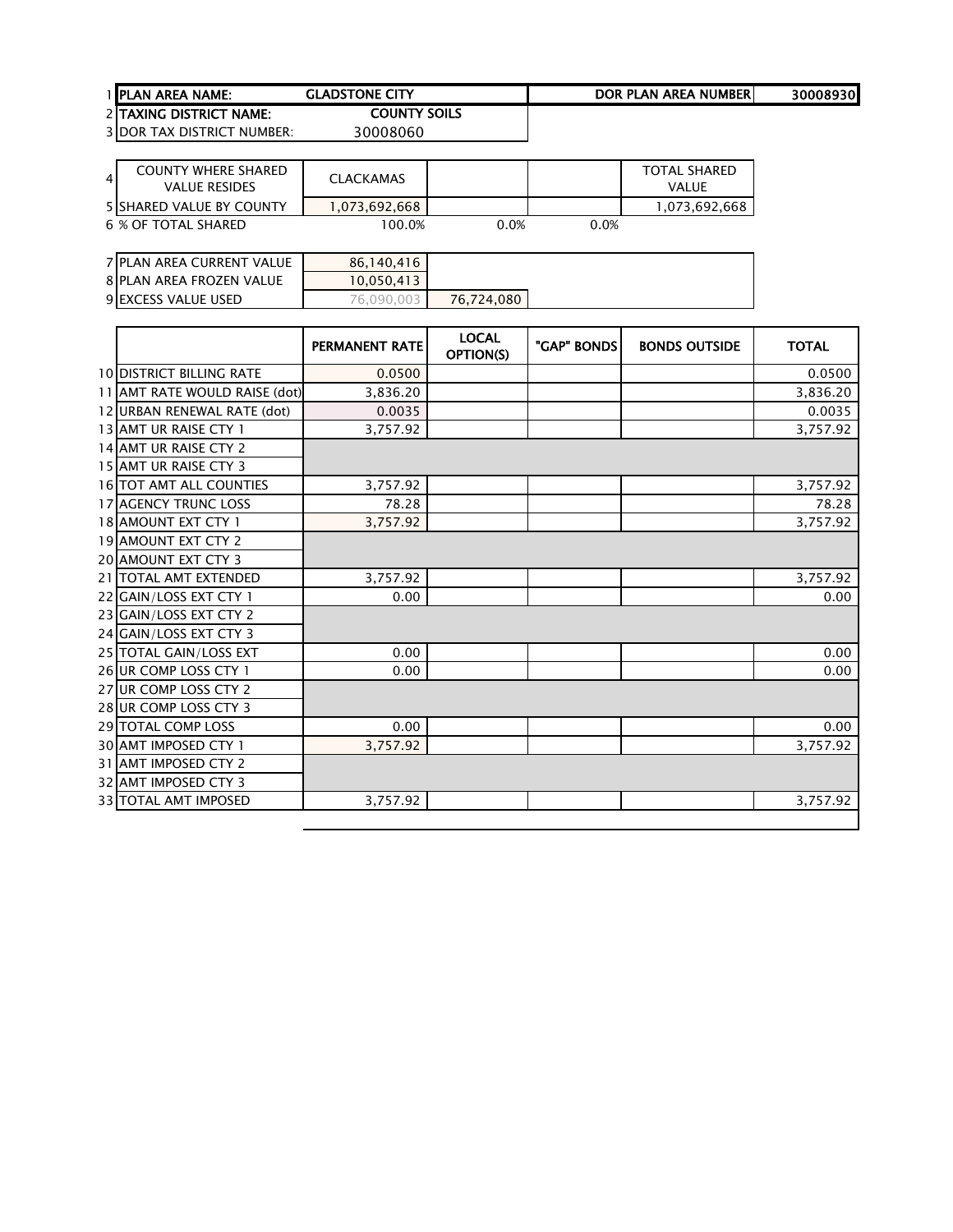| 1 IPLAN AREA NAME:                        | <b>GLADSTONE CITY</b>            | DOR PLAN AREA NUMBER | 30008930 |
|-------------------------------------------|----------------------------------|----------------------|----------|
| <b>2 ITAXING DISTRICT NAME:</b>           | <b>ESD CLACKAMAS</b>             |                      |          |
| $20000$ T <sub>AV</sub> DICTRICT ULUARED. | $\begin{array}{c} \n\end{array}$ |                      |          |

| $\overline{4}$ | <b>COUNTY WHERE SHARED</b><br>VALUE RESIDES | CLACKAMAS     |      |      | <b>TOTAL SHARED</b><br>VALUE |
|----------------|---------------------------------------------|---------------|------|------|------------------------------|
|                | <b>5 SHARED VALUE BY COUNTY</b>             | 1,073,692,668 |      |      | 1,073,692,668                |
|                | 6 % OF TOTAL SHARED                         | 100.0%        | 0.0% | 0.0% |                              |

| 7 PLAN AREA CURRENT VALUE | 86,140,416 |            |
|---------------------------|------------|------------|
| 8 PLAN AREA FROZEN VALUE  | 10,050,413 |            |
| 9 EXCESS VALUE USED       | 76.090.003 | 76,724,080 |

|                                 | <b>PERMANENT RATE</b> | <b>LOCAL</b><br>OPTION(S) | "GAP" BONDS | <b>BONDS OUTSIDE</b> | <b>TOTAL</b> |
|---------------------------------|-----------------------|---------------------------|-------------|----------------------|--------------|
| <b>10 DISTRICT BILLING RATE</b> | 0.3687                |                           |             |                      | 0.3687       |
| 11 AMT RATE WOULD RAISE (dot)   | 28,288.17             |                           |             |                      | 28,288.17    |
| 12 URBAN RENEWAL RATE (dot)     | 0.0263                |                           |             |                      | 0.0263       |
| 13 AMT UR RAISE CTY 1           | 28,238.12             |                           |             |                      | 28,238.12    |
| 14 AMT UR RAISE CTY 2           |                       |                           |             |                      |              |
| 15 AMT UR RAISE CTY 3           |                       |                           |             |                      |              |
| <b>16 TOT AMT ALL COUNTIES</b>  | 28,238.12             |                           |             |                      | 28,238.12    |
| <b>17 AGENCY TRUNC LOSS</b>     | 50.05                 |                           |             |                      | 50.05        |
| <b>18 AMOUNT EXT CTY 1</b>      | 28,238.12             |                           |             |                      | 28,238.12    |
| 19 AMOUNT EXT CTY 2             |                       |                           |             |                      |              |
| <b>20 AMOUNT EXT CTY 3</b>      |                       |                           |             |                      |              |
| 21   TOTAL AMT EXTENDED         | 28,238.12             |                           |             |                      | 28,238.12    |
| 22 GAIN/LOSS EXT CTY 1          | 0.00                  |                           |             |                      | 0.00         |
| 23 GAIN/LOSS EXT CTY 2          |                       |                           |             |                      |              |
| 24 GAIN/LOSS EXT CTY 3          |                       |                           |             |                      |              |
| 25 TOTAL GAIN/LOSS EXT          | 0.00                  |                           |             |                      | 0.00         |
| 26 UR COMP LOSS CTY 1           | 0.00                  |                           |             |                      | 0.00         |
| 27 UR COMP LOSS CTY 2           |                       |                           |             |                      |              |
| 28 UR COMP LOSS CTY 3           |                       |                           |             |                      |              |
| 29 TOTAL COMP LOSS              | 0.00                  |                           |             |                      | 0.00         |
| <b>30 AMT IMPOSED CTY 1</b>     | 28,238.12             |                           |             |                      | 28,238.12    |
| 31 AMT IMPOSED CTY 2            |                       |                           |             |                      |              |
| 32 AMT IMPOSED CTY 3            |                       |                           |             |                      |              |
| 33 TOTAL AMT IMPOSED            | 28,238.12             |                           |             |                      | 28,238.12    |
|                                 |                       |                           |             |                      |              |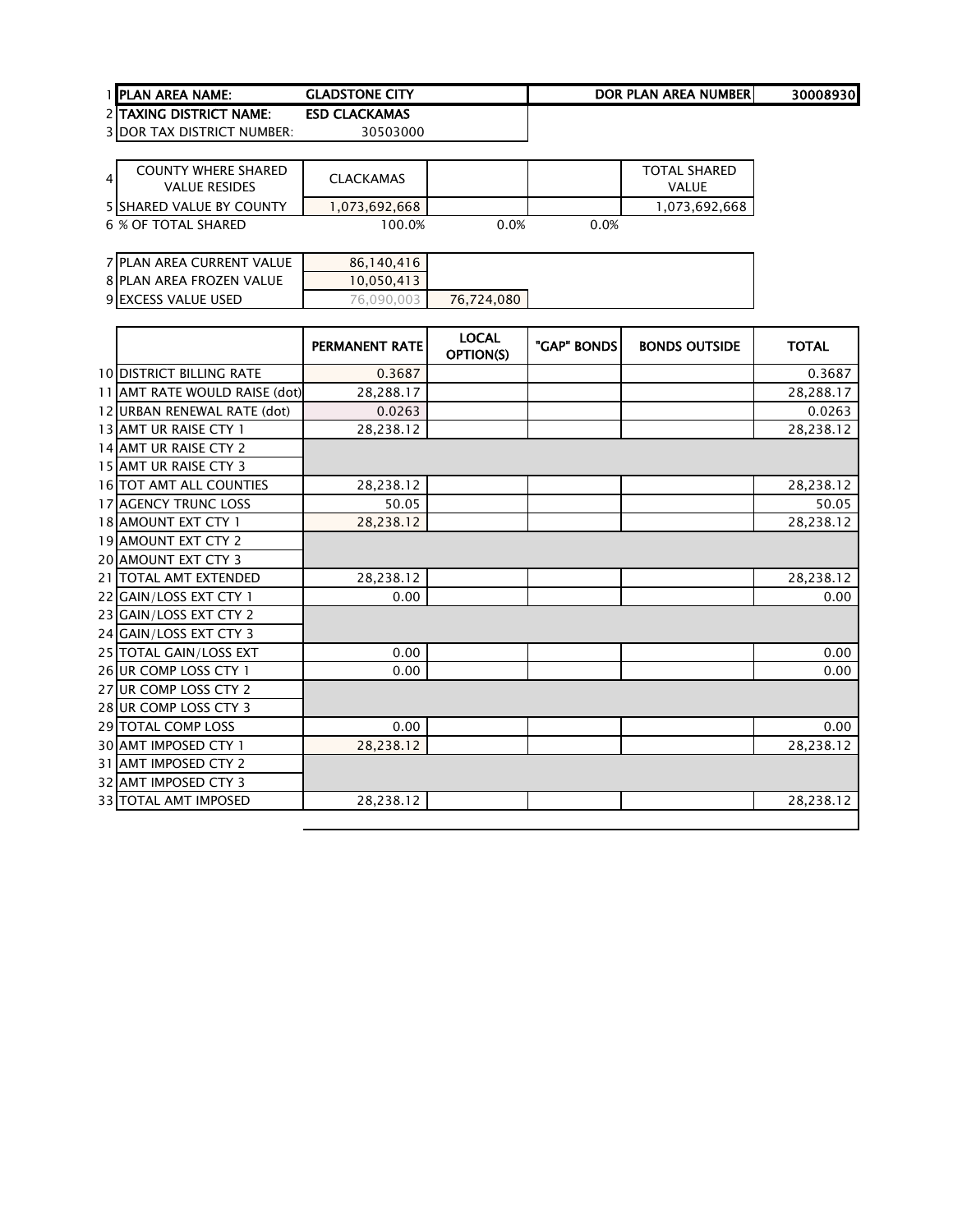## 1 PLAN AREA NAME: GLADSTONE CITY<br>2 TAXING DISTRICT NAME: FD 1 CLACK CO DOR PLAN AREA NUMBER

2 TAXING DISTRICT NAME: FD 1 CLACK CO<br>3 DOR TAX DISTRICT NUMBER: 30010800 3 DOR TAX DISTRICT NUMBER:

4 COUNTY WHERE SHARED<br>VALUE RESIDES VALUE RESIDES CLACKAMAS TOTAL SHARED VALUE SHARED VALUE BY COUNTY - - **6 % OF TOTAL SHARED** 

| 7 PLAN AREA CURRENT VALUE       |                          |   |
|---------------------------------|--------------------------|---|
| <b>8 PLAN AREA FROZEN VALUE</b> |                          |   |
| <b>9IEXCESS VALUE USED</b>      | $\overline{\phantom{a}}$ | - |

|                                 | <b>PERMANENT RATE</b> | <b>LOCAL</b><br>OPTION(S) | "GAP" BONDS | <b>BONDS OUTSIDE</b> | <b>TOTAL</b> |
|---------------------------------|-----------------------|---------------------------|-------------|----------------------|--------------|
| <b>10 DISTRICT BILLING RATE</b> | 2.4012                |                           |             |                      | 2.4012       |
| 11 AMT RATE WOULD RAISE (dot)   | 0.00                  |                           |             |                      | 0.00         |
| 12 URBAN RENEWAL RATE (dot)     | 0.0000                |                           |             |                      | 0.0000       |
| 13 AMT UR RAISE CTY 1           | 0.00                  |                           |             |                      | 0.00         |
| 14 AMT UR RAISE CTY 2           |                       |                           |             |                      |              |
| 15 AMT UR RAISE CTY 3           |                       |                           |             |                      |              |
| <b>16 TOT AMT ALL COUNTIES</b>  | 0.00                  |                           |             |                      | 0.00         |
| <b>17 AGENCY TRUNC LOSS</b>     | 0.00                  |                           |             |                      | 0.00         |
| <b>18 AMOUNT EXT CTY 1</b>      | 0.00                  |                           |             |                      | 0.00         |
| <b>19 AMOUNT EXT CTY 2</b>      |                       |                           |             |                      |              |
| <b>20 AMOUNT EXT CTY 3</b>      |                       |                           |             |                      |              |
| 21 TOTAL AMT EXTENDED           | 0.00                  |                           |             |                      | 0.00         |
| 22 GAIN/LOSS EXT CTY 1          | 0.00                  |                           |             |                      | 0.00         |
| 23 GAIN/LOSS EXT CTY 2          |                       |                           |             |                      |              |
| 24 GAIN/LOSS EXT CTY 3          |                       |                           |             |                      |              |
| 25 TOTAL GAIN/LOSS EXT          | 0.00                  |                           |             |                      | 0.00         |
| 26 UR COMP LOSS CTY 1           | 0.00                  |                           |             |                      | 0.00         |
| 27 UR COMP LOSS CTY 2           |                       |                           |             |                      |              |
| 28 UR COMP LOSS CTY 3           |                       |                           |             |                      |              |
| 29 TOTAL COMP LOSS              | 0.00                  |                           |             |                      | 0.00         |
| <b>30 AMT IMPOSED CTY 1</b>     | 0.00                  |                           |             |                      | 0.00         |
| 31 JAMT IMPOSED CTY 2           |                       |                           |             |                      |              |
| <b>32 AMT IMPOSED CTY 3</b>     |                       |                           |             |                      |              |
| <b>33 TOTAL AMT IMPOSED</b>     | 0.00                  |                           |             |                      | 0.00         |
|                                 |                       |                           |             |                      |              |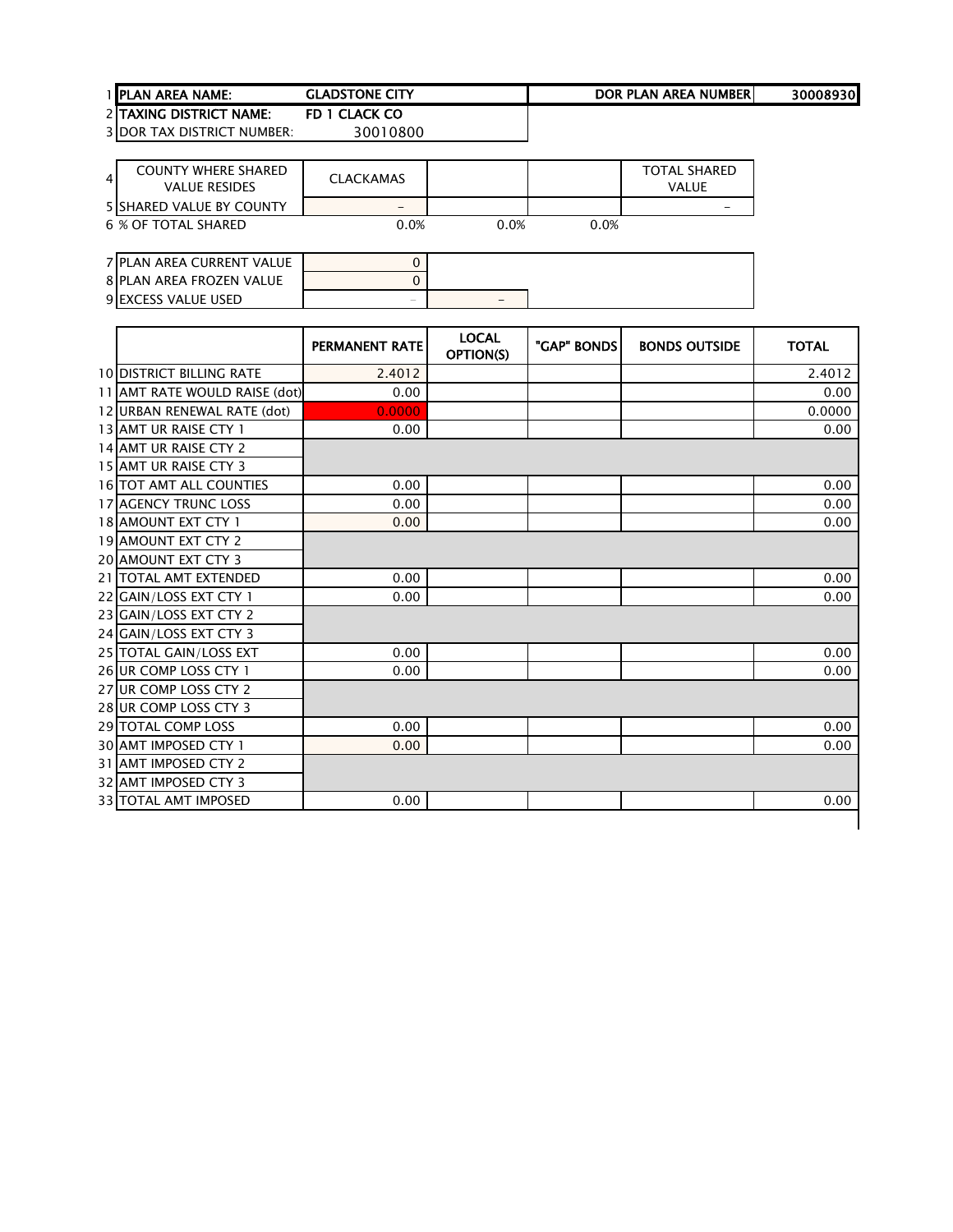| <b>I IPLAN AREA NAME:</b>       | <b>GLADSTONE CITY</b>    | DOR PLAN AREA NUMBERI | 30008930 |
|---------------------------------|--------------------------|-----------------------|----------|
| <b>2 ITAXING DISTRICT NAME:</b> | <b>IPARK N CLACKAMAS</b> |                       |          |

| 4 | <b>COUNTY WHERE SHARED</b><br><b>VALUE RESIDES</b> | <b>CLACKAMAS</b> |      |      | TOTAL SHARED<br>VAI UF |
|---|----------------------------------------------------|------------------|------|------|------------------------|
|   | <b>5 SHARED VALUE BY COUNTY</b>                    | -                |      |      |                        |
|   | 6 % OF TOTAL SHARED                                | $0.0\%$          | 0.0% | 0.0% |                        |

| 7 PLAN AREA CURRENT VALUE  |                          |   |
|----------------------------|--------------------------|---|
| 8 PLAN AREA FROZEN VALUE   |                          |   |
| <b>9 EXCESS VALUE USED</b> | $\overline{\phantom{a}}$ | - |

|                                 | <b>PERMANENT RATE</b> | <b>LOCAL</b><br>OPTION(S) | "GAP" BONDS | <b>BONDS OUTSIDE</b> | <b>TOTAL</b> |
|---------------------------------|-----------------------|---------------------------|-------------|----------------------|--------------|
| <b>10 DISTRICT BILLING RATE</b> | 0.5382                |                           |             |                      | 0.5382       |
| 11 AMT RATE WOULD RAISE (dot)   | 0.00                  |                           |             |                      | 0.00         |
| 12 URBAN RENEWAL RATE (dot)     | 0.0000                |                           |             |                      | 0.0000       |
| 13 AMT UR RAISE CTY 1           | 0.00                  |                           |             |                      | 0.00         |
| 14 AMT UR RAISE CTY 2           |                       |                           |             |                      |              |
| 15 AMT UR RAISE CTY 3           |                       |                           |             |                      |              |
| <b>16 TOT AMT ALL COUNTIES</b>  | 0.00                  |                           |             |                      | 0.00         |
| <b>17 AGENCY TRUNC LOSS</b>     | 0.00                  |                           |             |                      | 0.00         |
| 18 AMOUNT EXT CTY 1             | 0.00                  |                           |             |                      | 0.00         |
| 19 AMOUNT EXT CTY 2             |                       |                           |             |                      |              |
| <b>20 AMOUNT EXT CTY 3</b>      |                       |                           |             |                      |              |
| 21   TOTAL AMT EXTENDED         | 0.00                  |                           |             |                      | 0.00         |
| 22 GAIN/LOSS EXT CTY 1          | 0.00                  |                           |             |                      | 0.00         |
| 23 GAIN/LOSS EXT CTY 2          |                       |                           |             |                      |              |
| 24 GAIN/LOSS EXT CTY 3          |                       |                           |             |                      |              |
| 25 TOTAL GAIN/LOSS EXT          | 0.00                  |                           |             |                      | 0.00         |
| 26 UR COMP LOSS CTY 1           | 0.00                  |                           |             |                      | 0.00         |
| 27 UR COMP LOSS CTY 2           |                       |                           |             |                      |              |
| 28 UR COMP LOSS CTY 3           |                       |                           |             |                      |              |
| 29 TOTAL COMP LOSS              | 0.00                  |                           |             |                      | 0.00         |
| <b>30 AMT IMPOSED CTY 1</b>     | 0.00                  |                           |             |                      | 0.00         |
| 31 AMT IMPOSED CTY 2            |                       |                           |             |                      |              |
| 32 AMT IMPOSED CTY 3            |                       |                           |             |                      |              |
| 33 TOTAL AMT IMPOSED            | 0.00                  |                           |             |                      | 0.00         |
|                                 |                       |                           |             |                      |              |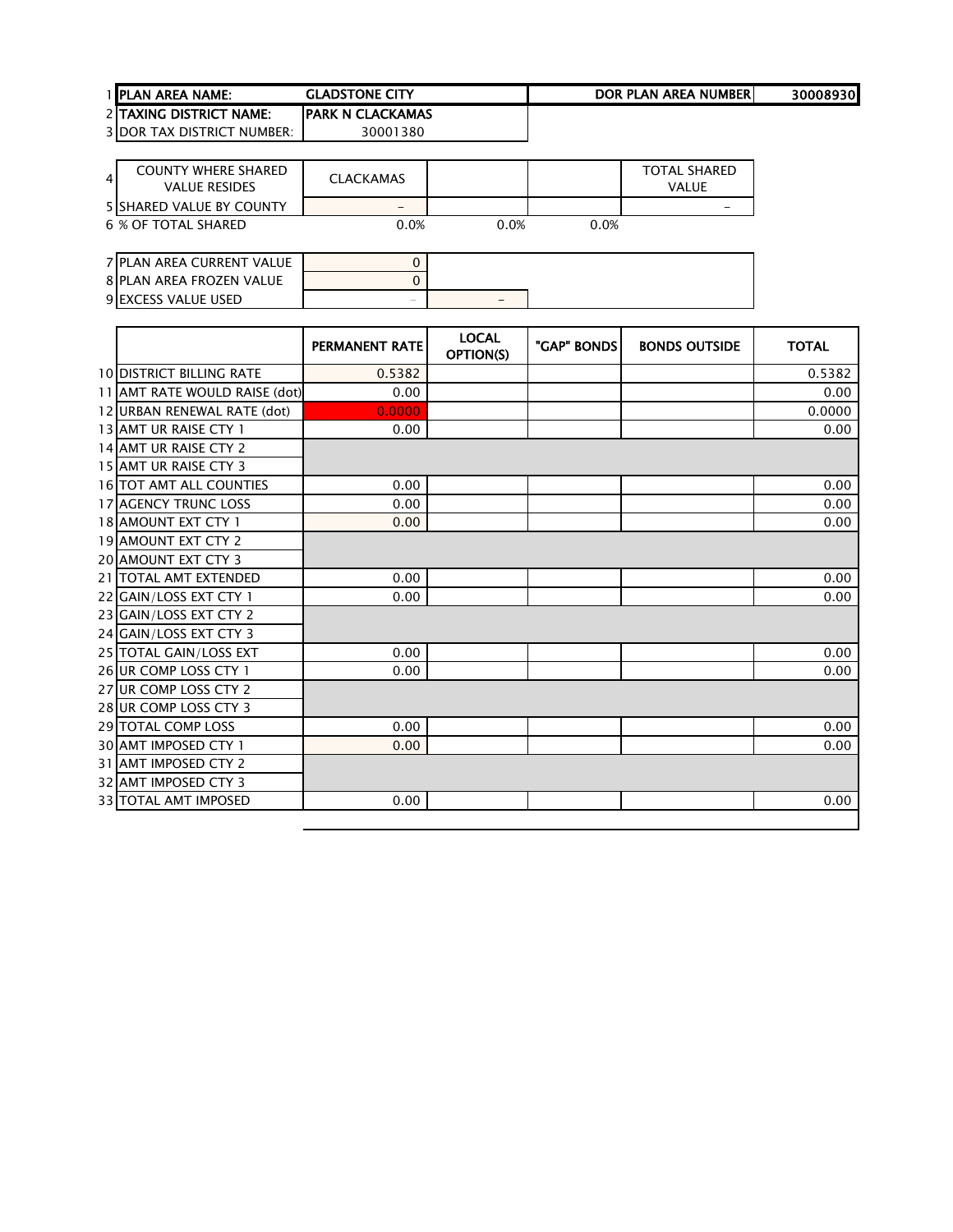| <b>1 IPLAN AREA NAME:</b>         | <b>GLADSTONE CITY</b>   | DOR PLAN AREA NUMBERI | 30008930 |
|-----------------------------------|-------------------------|-----------------------|----------|
| 2 ITAXING DISTRICT NAME:          | <b>PORT OF PORTLAND</b> |                       |          |
| <b>3 DOR TAX DISTRICT NUMBER:</b> | 30002160                |                       |          |

| 4 | <b>COUNTY WHERE SHARED</b><br><b>VALUE RESIDES</b> | <b>CLACKAMAS</b> |      |      | TOTAL SHARED<br><b>VALUE</b> |
|---|----------------------------------------------------|------------------|------|------|------------------------------|
|   | <b>5 SHARED VALUE BY COUNTY</b>                    | 1,073,692,668    |      |      | 1,073,692,668                |
|   | 6 % OF TOTAL SHARED                                | 100.0%           | 0.0% | 0.0% |                              |

| 7 PLAN AREA CURRENT VALUE | 86,140,416   |            |
|---------------------------|--------------|------------|
| 8 PLAN AREA FROZEN VALUE  | 10,050,413   |            |
| 9 EXCESS VALUE USED       | 76.090.003 L | 76.724.080 |

|                                 | <b>PERMANENT RATE</b> | <b>LOCAL</b><br><b>OPTION(S)</b> | "GAP" BONDS | <b>BONDS OUTSIDE</b> | <b>TOTAL</b> |
|---------------------------------|-----------------------|----------------------------------|-------------|----------------------|--------------|
| <b>10 DISTRICT BILLING RATE</b> | 0.0701                |                                  |             |                      | 0.0701       |
| 11 AMT RATE WOULD RAISE (dot)   | 5,378.36              |                                  |             |                      | 5,378.36     |
| 12 URBAN RENEWAL RATE (dot)     | 0.0050                |                                  |             |                      | 0.0050       |
| 13 AMT UR RAISE CTY 1           | 5,368.46              |                                  |             |                      | 5,368.46     |
| 14 AMT UR RAISE CTY 2           |                       |                                  |             |                      |              |
| 15 AMT UR RAISE CTY 3           |                       |                                  |             |                      |              |
| <b>16 TOT AMT ALL COUNTIES</b>  | 5,368.46              |                                  |             |                      | 5,368.46     |
| <b>17 AGENCY TRUNC LOSS</b>     | 9.90                  |                                  |             |                      | 9.90         |
| <b>18 AMOUNT EXT CTY 1</b>      | 5,368.46              |                                  |             |                      | 5,368.46     |
| 19 AMOUNT EXT CTY 2             |                       |                                  |             |                      |              |
| <b>20 AMOUNT EXT CTY 3</b>      |                       |                                  |             |                      |              |
| 21   TOTAL AMT EXTENDED         | 5,368.46              |                                  |             |                      | 5,368.46     |
| 22 GAIN/LOSS EXT CTY 1          | 0.00                  |                                  |             |                      | 0.00         |
| 23 GAIN/LOSS EXT CTY 2          |                       |                                  |             |                      |              |
| 24 GAIN/LOSS EXT CTY 3          |                       |                                  |             |                      |              |
| 25 TOTAL GAIN/LOSS EXT          | 0.00                  |                                  |             |                      | 0.00         |
| 26 UR COMP LOSS CTY 1           | 0.00                  |                                  |             |                      | 0.00         |
| 27 UR COMP LOSS CTY 2           |                       |                                  |             |                      |              |
| 28 UR COMP LOSS CTY 3           |                       |                                  |             |                      |              |
| 29 TOTAL COMP LOSS              | 0.00                  |                                  |             |                      | 0.00         |
| <b>30 AMT IMPOSED CTY 1</b>     | 5,368.46              |                                  |             |                      | 5,368.46     |
| 31 AMT IMPOSED CTY 2            |                       |                                  |             |                      |              |
| 32 AMT IMPOSED CTY 3            |                       |                                  |             |                      |              |
| 33 TOTAL AMT IMPOSED            | 5,368.46              |                                  |             |                      | 5,368.46     |
|                                 |                       |                                  |             |                      |              |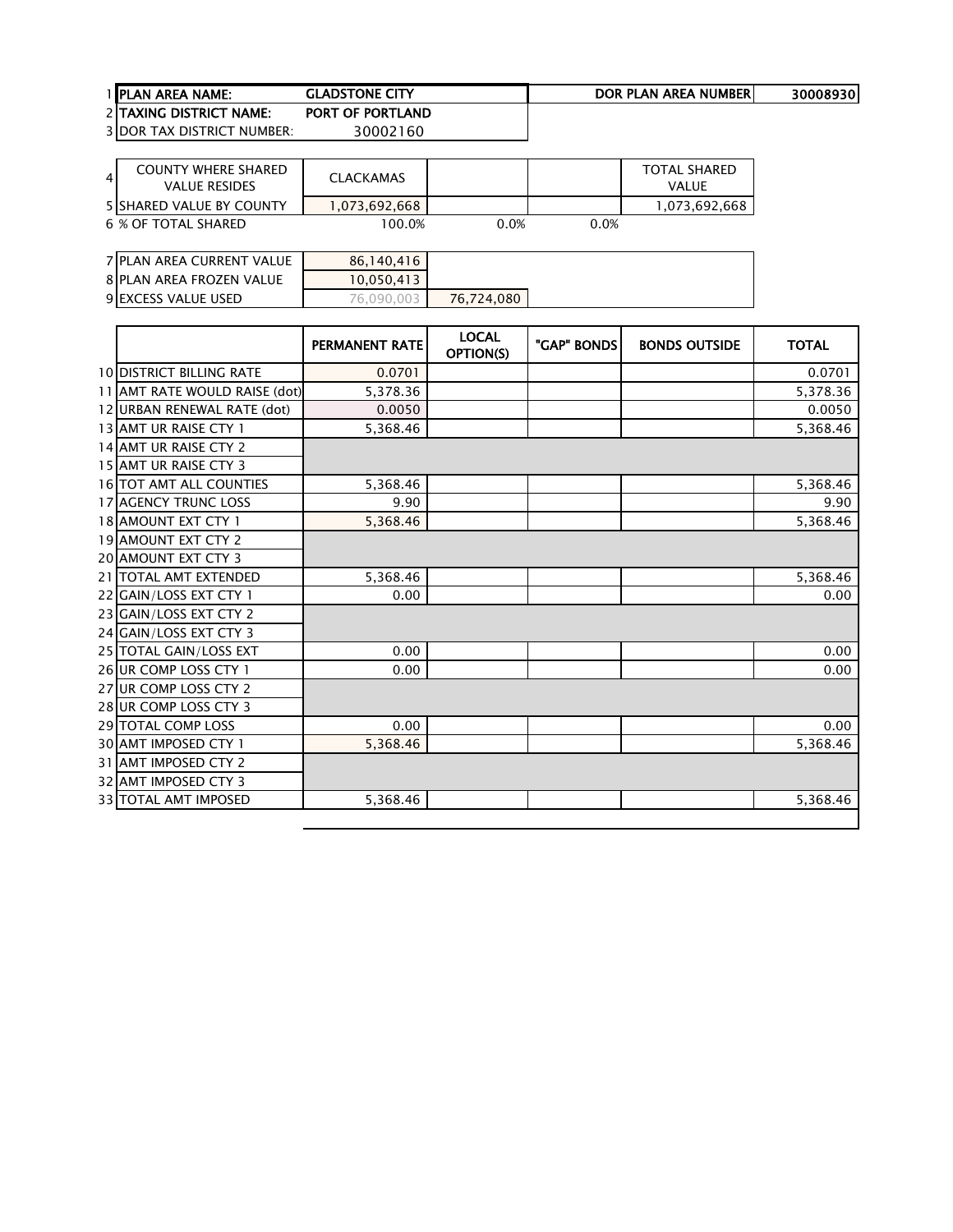| 1 IPLAN AREA NAME:              | <b>GLADSTONE CITY</b> | DOR PLAN AREA NUMBERI | 30008930 |
|---------------------------------|-----------------------|-----------------------|----------|
| <b>2 ITAXING DISTRICT NAME:</b> | <b>SCH GLADSTONE</b>  |                       |          |

| $\overline{4}$ | <b>COUNTY WHERE SHARED</b><br>VALUE RESIDES | CLACKAMAS   |         |      | <b>TOTAL SHARED</b><br><b>VALUE</b> |
|----------------|---------------------------------------------|-------------|---------|------|-------------------------------------|
|                | <b>5 SHARED VALUE BY COUNTY</b>             | 998.591.849 |         |      | 998, 591, 849                       |
|                | 6 % OF TOTAL SHARED                         | 100.0%      | $0.0\%$ | 0.0% |                                     |

| 7 PLAN AREA CURRENT VALUE | 86,099,416 |            |
|---------------------------|------------|------------|
| 8 PLAN AREA FROZEN VALUE  | 10,050,413 |            |
| 9 EXCESS VALUE USED       | 76,049,003 | 76.683.080 |

|                                 | PERMANENT RATE | <b>LOCAL</b><br>OPTION(S) | "GAP" BONDS | <b>BONDS OUTSIDE</b> | <b>TOTAL</b> |
|---------------------------------|----------------|---------------------------|-------------|----------------------|--------------|
| <b>10 DISTRICT BILLING RATE</b> | 4.8650         |                           |             |                      | 4.8650       |
| 11 AMT RATE WOULD RAISE (dot)   | 373,063.18     |                           |             |                      | 373,063.18   |
| 12 URBAN RENEWAL RATE (dot)     | 0.3735         |                           |             |                      | 0.3735       |
| 13 AMT UR RAISE CTY 1           | 372,974.06     |                           |             |                      | 372,974.06   |
| 14 AMT UR RAISE CTY 2           |                |                           |             |                      |              |
| 15 AMT UR RAISE CTY 3           |                |                           |             |                      |              |
| 16 TOT AMT ALL COUNTIES         | 372,974.06     |                           |             |                      | 372,974.06   |
| <b>17 AGENCY TRUNC LOSS</b>     | 89.12          |                           |             |                      | 89.12        |
| 18 AMOUNT EXT CTY 1             | 372,974.06     |                           |             |                      | 372,974.06   |
| <b>19 AMOUNT EXT CTY 2</b>      |                |                           |             |                      |              |
| 20 AMOUNT EXT CTY 3             |                |                           |             |                      |              |
| 21   TOTAL AMT EXTENDED         | 372,974.06     |                           |             |                      | 372,974.06   |
| 22 GAIN/LOSS EXT CTY 1          | 0.00           |                           |             |                      | 0.00         |
| 23 GAIN/LOSS EXT CTY 2          |                |                           |             |                      |              |
| 24 GAIN/LOSS EXT CTY 3          |                |                           |             |                      |              |
| 25 TOTAL GAIN/LOSS EXT          | 0.00           |                           |             |                      | 0.00         |
| 26 UR COMP LOSS CTY 1           | 0.00           |                           |             |                      | 0.00         |
| 27 UR COMP LOSS CTY 2           |                |                           |             |                      |              |
| 28 UR COMP LOSS CTY 3           |                |                           |             |                      |              |
| 29 TOTAL COMP LOSS              | 0.00           |                           |             |                      | 0.00         |
| <b>30 AMT IMPOSED CTY 1</b>     | 372,974.06     |                           |             |                      | 372,974.06   |
| 31 AMT IMPOSED CTY 2            |                |                           |             |                      |              |
| <b>32 AMT IMPOSED CTY 3</b>     |                |                           |             |                      |              |
| 33 TOTAL AMT IMPOSED            | 372,974.06     |                           |             |                      | 372,974.06   |
|                                 |                |                           |             |                      |              |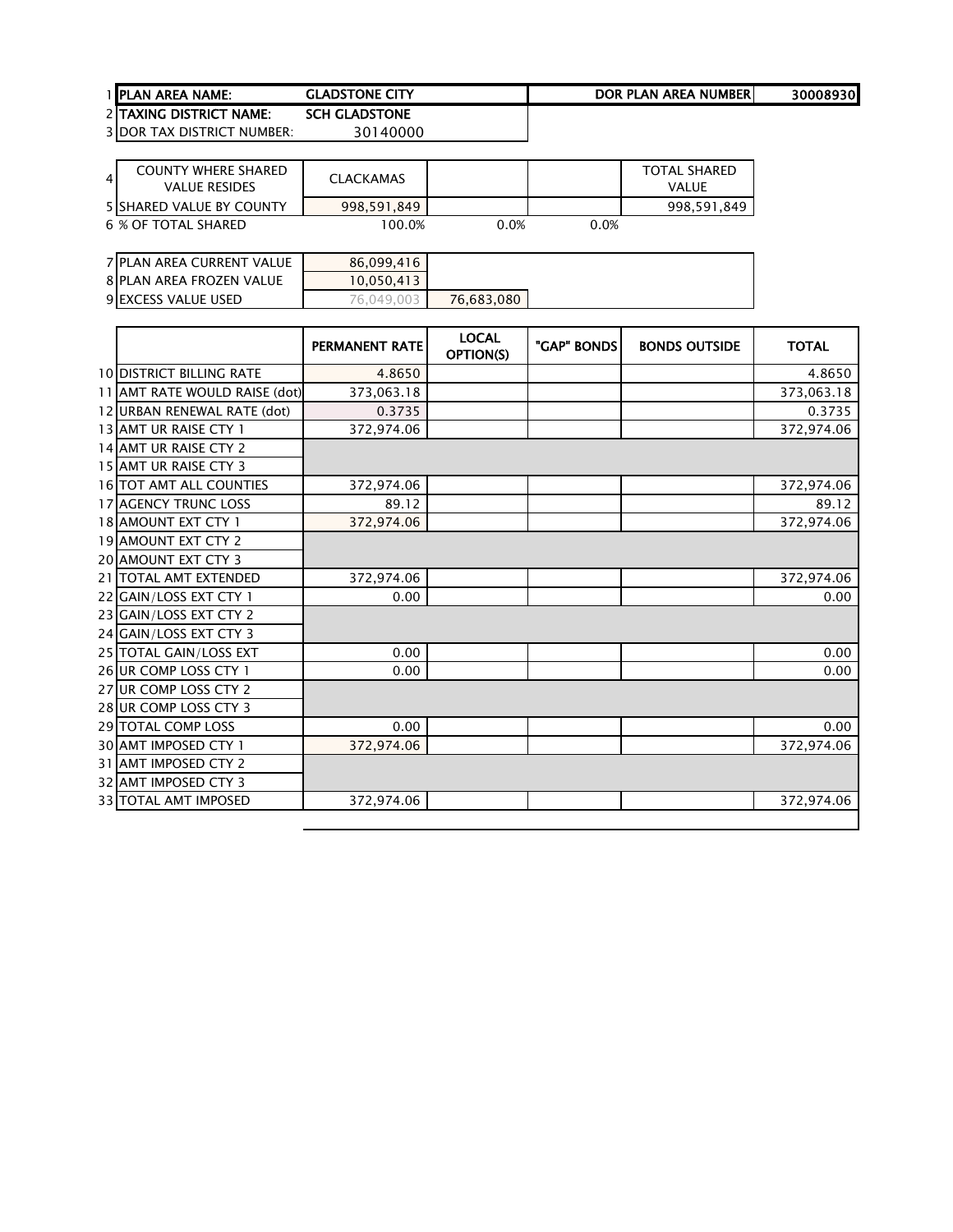| <b>1 IPLAN AREA NAME:</b>       | <b>GLADSTONE CITY</b>  | DOR PLAN AREA NUMBERI | 30008930 |
|---------------------------------|------------------------|-----------------------|----------|
| <b>2 ITAXING DISTRICT NAME:</b> | <b>SCH NORTH CLACK</b> |                       |          |

| $\overline{4}$ | <b>COUNTY WHERE SHARED</b><br><b>VALUE RESIDES</b> | CLACKAMAS  |      |      | <b>TOTAL SHARED</b><br>VALUE |
|----------------|----------------------------------------------------|------------|------|------|------------------------------|
|                | 5 SHARED VALUE BY COUNTY                           | 39.590.178 |      |      | 39,590,178                   |
|                | 6 % OF TOTAL SHARED                                | 100.0%     | 0.0% | 0.0% |                              |

| 7 PLAN AREA CURRENT VALUE  |   |
|----------------------------|---|
| 8 PLAN AREA FROZEN VALUE   |   |
| <b>9 EXCESS VALUE USED</b> | - |

|                                 | <b>PERMANENT RATE</b> | <b>LOCAL</b><br>OPTION(S) | "GAP" BONDS | <b>BONDS OUTSIDE</b> | <b>TOTAL</b> |
|---------------------------------|-----------------------|---------------------------|-------------|----------------------|--------------|
| <b>10 DISTRICT BILLING RATE</b> | 4.8701                |                           |             |                      | 4.8701       |
| 11 AMT RATE WOULD RAISE (dot)   | 0.00                  |                           |             |                      | 0.00         |
| 12 URBAN RENEWAL RATE (dot)     | 0.0000                |                           |             |                      | 0.0000       |
| 13 AMT UR RAISE CTY 1           | 0.00                  |                           |             |                      | 0.00         |
| 14 AMT UR RAISE CTY 2           |                       |                           |             |                      |              |
| 15 AMT UR RAISE CTY 3           |                       |                           |             |                      |              |
| <b>16 TOT AMT ALL COUNTIES</b>  | 0.00                  |                           |             |                      | 0.00         |
| 17 AGENCY TRUNC LOSS            | 0.00                  |                           |             |                      | 0.00         |
| 18 AMOUNT EXT CTY 1             | 0.00                  |                           |             |                      | 0.00         |
| <b>19 AMOUNT EXT CTY 2</b>      |                       |                           |             |                      |              |
| <b>20 AMOUNT EXT CTY 3</b>      |                       |                           |             |                      |              |
| 21 TOTAL AMT EXTENDED           | 0.00                  |                           |             |                      | 0.00         |
| 22 GAIN/LOSS EXT CTY 1          | 0.00                  |                           |             |                      | 0.00         |
| 23 GAIN/LOSS EXT CTY 2          |                       |                           |             |                      |              |
| 24 GAIN/LOSS EXT CTY 3          |                       |                           |             |                      |              |
| 25 TOTAL GAIN/LOSS EXT          | 0.00                  |                           |             |                      | 0.00         |
| 26 UR COMP LOSS CTY 1           | 0.00                  |                           |             |                      | 0.00         |
| 27 UR COMP LOSS CTY 2           |                       |                           |             |                      |              |
| 28 UR COMP LOSS CTY 3           |                       |                           |             |                      |              |
| 29 TOTAL COMP LOSS              | 0.00                  |                           |             |                      | 0.00         |
| <b>30 AMT IMPOSED CTY 1</b>     | 0.00                  |                           |             |                      | 0.00         |
| 31 AMT IMPOSED CTY 2            |                       |                           |             |                      |              |
| 32 AMT IMPOSED CTY 3            |                       |                           |             |                      |              |
| 33 TOTAL AMT IMPOSED            | 0.00                  |                           |             |                      | 0.00         |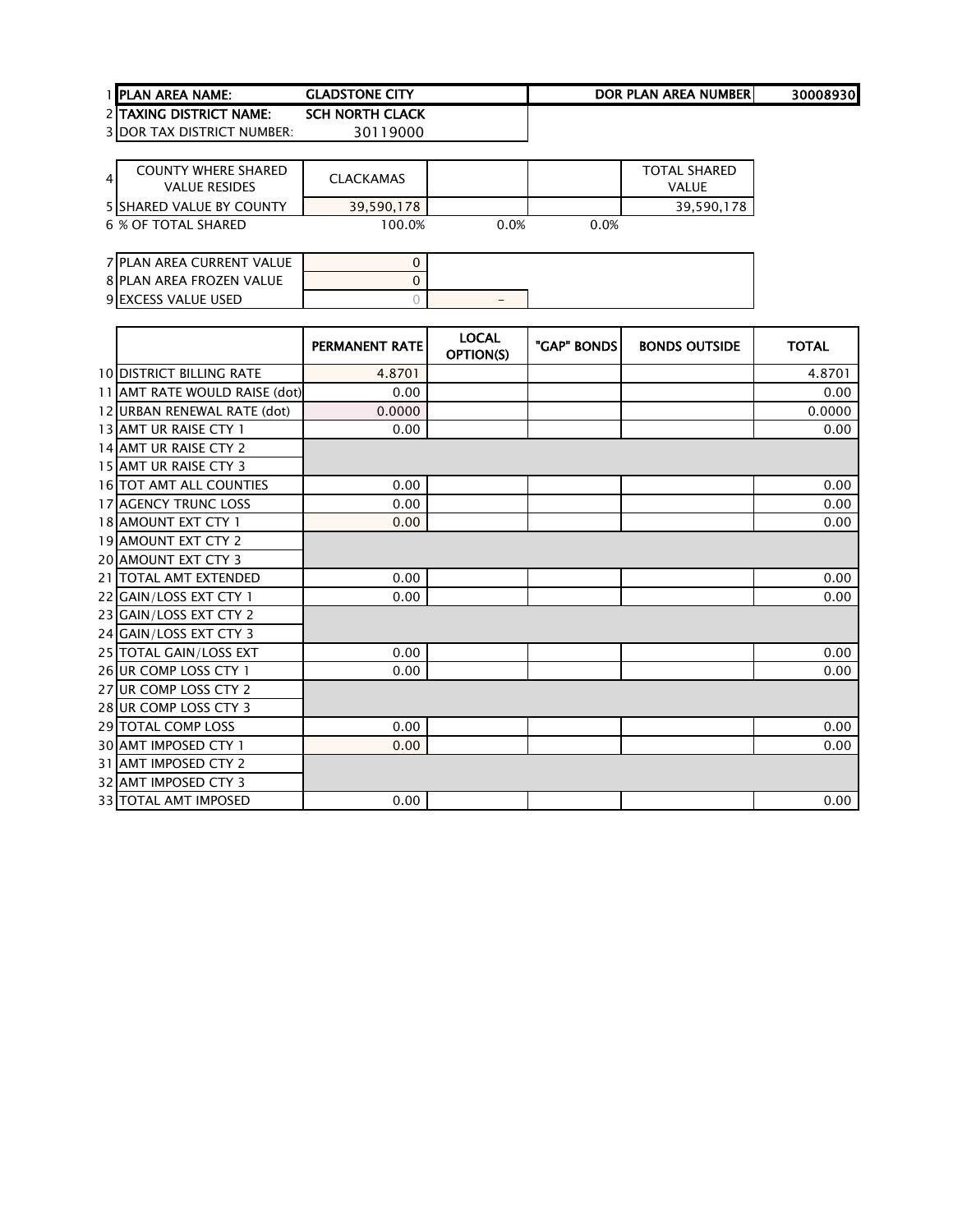| <b>1 IPLAN AREA NAME:</b>       | <b>GLADSTONE CITY</b>  | DOR PLAN AREA NUMBERI | 30008930 |
|---------------------------------|------------------------|-----------------------|----------|
| <b>2 ITAXING DISTRICT NAME:</b> | <b>SCH OREGON CITY</b> |                       |          |

| 4 | <b>COUNTY WHERE SHARED</b><br>VALUE RESIDES | CLACKAMAS  |         |      | TOTAL SHARED<br>VALUE |
|---|---------------------------------------------|------------|---------|------|-----------------------|
|   | 5 SHARED VALUE BY COUNTY                    | 35.510.641 |         |      | 35,510,64             |
|   | 6 % OF TOTAL SHARED                         | 100.0%     | $0.0\%$ | 0.0% |                       |

| 7 PLAN AREA CURRENT VALUE | 41.000 |        |
|---------------------------|--------|--------|
| 8 PLAN AREA FROZEN VALUE  |        |        |
| 9 EXCESS VALUE USED       |        | 41.000 |

|                                 | <b>PERMANENT RATE</b> | <b>LOCAL</b><br>OPTION(S) | "GAP" BONDS | <b>BONDS OUTSIDE</b> | <b>TOTAL</b> |
|---------------------------------|-----------------------|---------------------------|-------------|----------------------|--------------|
| <b>10 DISTRICT BILLING RATE</b> | 4.9629                |                           |             |                      | 4.9629       |
| 11 AMT RATE WOULD RAISE (dot)   | 203.48                |                           |             |                      | 203.48       |
| 12 URBAN RENEWAL RATE (dot)     | 0.0057                |                           |             |                      | 0.0057       |
| 13 AMT UR RAISE CTY 1           | 202.41                |                           |             |                      | 202.41       |
| 14 AMT UR RAISE CTY 2           |                       |                           |             |                      |              |
| 15 AMT UR RAISE CTY 3           |                       |                           |             |                      |              |
| <b>16 TOT AMT ALL COUNTIES</b>  | 202.41                |                           |             |                      | 202.41       |
| <b>17 AGENCY TRUNC LOSS</b>     | 1.07                  |                           |             |                      | 1.07         |
| <b>18 AMOUNT EXT CTY 1</b>      | 202.41                |                           |             |                      | 202.41       |
| 19 AMOUNT EXT CTY 2             |                       |                           |             |                      |              |
| 20 AMOUNT EXT CTY 3             |                       |                           |             |                      |              |
| 21 TOTAL AMT EXTENDED           | 202.41                |                           |             |                      | 202.41       |
| 22 GAIN/LOSS EXT CTY 1          | 0.00                  |                           |             |                      | 0.00         |
| 23 GAIN/LOSS EXT CTY 2          |                       |                           |             |                      |              |
| 24 GAIN/LOSS EXT CTY 3          |                       |                           |             |                      |              |
| 25 TOTAL GAIN/LOSS EXT          | 0.00                  |                           |             |                      | 0.00         |
| 26 UR COMP LOSS CTY 1           | 0.00                  |                           |             |                      | 0.00         |
| 27 UR COMP LOSS CTY 2           |                       |                           |             |                      |              |
| 28 UR COMP LOSS CTY 3           |                       |                           |             |                      |              |
| <b>29 TOTAL COMP LOSS</b>       | 0.00                  |                           |             |                      | 0.00         |
| 30 AMT IMPOSED CTY 1            | 202.41                |                           |             |                      | 202.41       |
| 31 AMT IMPOSED CTY 2            |                       |                           |             |                      |              |
| 32 AMT IMPOSED CTY 3            |                       |                           |             |                      |              |
| <b>33 TOTAL AMT IMPOSED</b>     | 202.41                |                           |             |                      | 202.41       |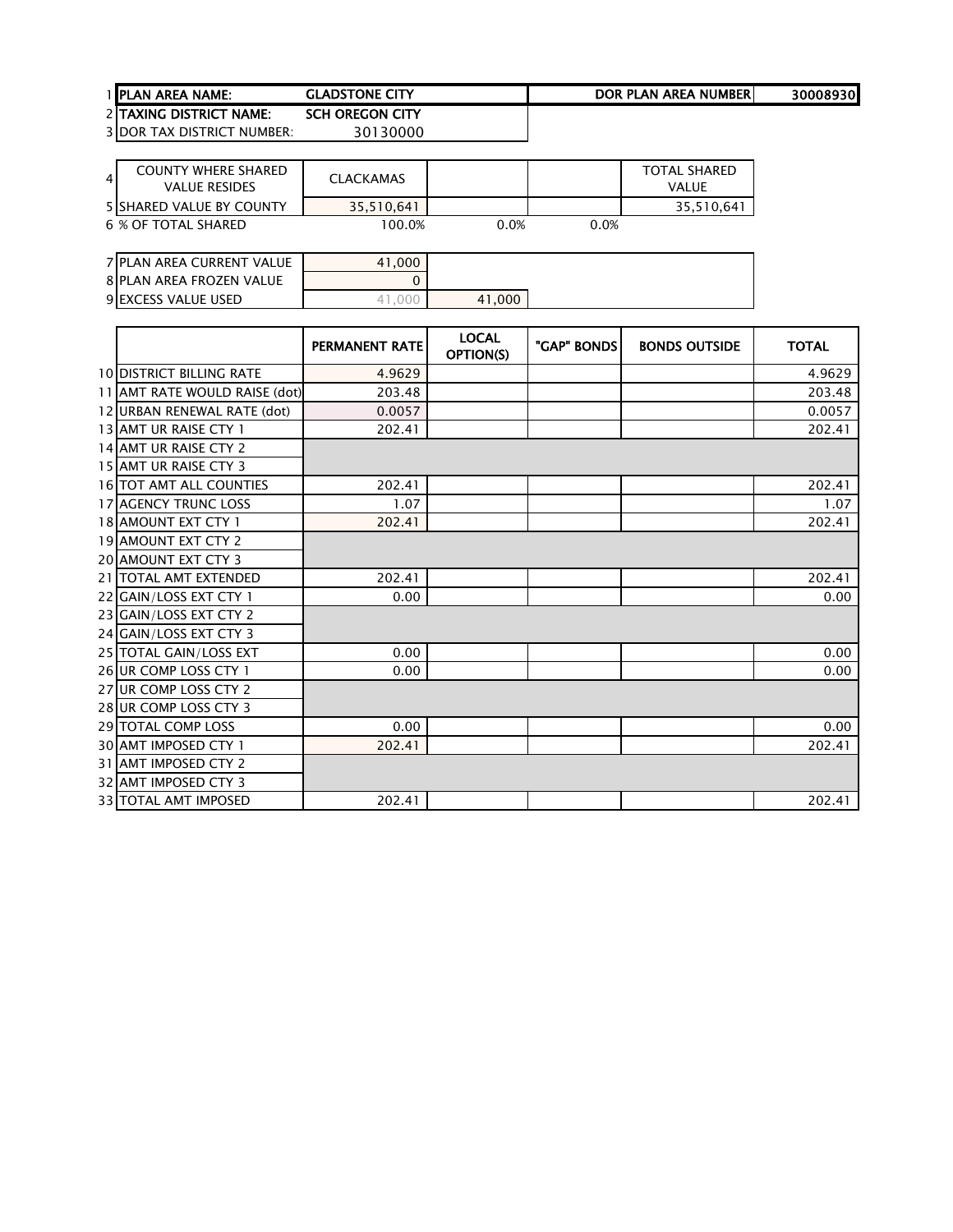| <b>1 IPLAN AREA NAME:</b>       | <b>GLADSTONE CITY</b> | DOR PLAN AREA NUMBERI | 30008930 |
|---------------------------------|-----------------------|-----------------------|----------|
| <b>2 ITAXING DISTRICT NAME:</b> | <b>SRV 2 METRO</b>    |                       |          |

| $\overline{4}$ | <b>COUNTY WHERE SHARED</b><br>VALUE RESIDES | CLACKAMAS     |      |      | <b>TOTAL SHARED</b><br>VALUE |
|----------------|---------------------------------------------|---------------|------|------|------------------------------|
|                | <b>5 SHARED VALUE BY COUNTY</b>             | 1,073,692,668 |      |      | 1,073,692,668                |
|                | 6 % OF TOTAL SHARED                         | 100.0%        | 0.0% | 0.0% |                              |

| 7 PLAN AREA CURRENT VALUE  | 86,140,416 |            |
|----------------------------|------------|------------|
| 8 PLAN AREA FROZEN VALUE   | 10,050,413 |            |
| <b>9 EXCESS VALUE USED</b> | 76,090,003 | 76.724.080 |

|                                 | PERMANENT RATE | <b>LOCAL</b><br><b>OPTION(S)</b> | "GAP" BONDS | <b>BONDS OUTSIDE</b> | <b>TOTAL</b> |
|---------------------------------|----------------|----------------------------------|-------------|----------------------|--------------|
| <b>10 DISTRICT BILLING RATE</b> | 0.0966         |                                  |             |                      | 0.0966       |
| 11 AMT RATE WOULD RAISE (dot)   | 7,411.55       |                                  |             |                      | 7,411.55     |
| 12 URBAN RENEWAL RATE (dot)     | 0.0069         |                                  |             |                      | 0.0069       |
| 13 AMT UR RAISE CTY 1           | 7,408.48       |                                  |             |                      | 7,408.48     |
| 14 AMT UR RAISE CTY 2           |                |                                  |             |                      |              |
| 15 AMT UR RAISE CTY 3           |                |                                  |             |                      |              |
| <b>16 TOT AMT ALL COUNTIES</b>  | 7,408.48       |                                  |             |                      | 7,408.48     |
| <b>17 AGENCY TRUNC LOSS</b>     | 3.07           |                                  |             |                      | 3.07         |
| <b>18 AMOUNT EXT CTY 1</b>      | 7,408.48       |                                  |             |                      | 7,408.48     |
| 19 AMOUNT EXT CTY 2             |                |                                  |             |                      |              |
| 20 AMOUNT EXT CTY 3             |                |                                  |             |                      |              |
| 21   TOTAL AMT EXTENDED         | 7,408.48       |                                  |             |                      | 7,408.48     |
| 22 GAIN/LOSS EXT CTY 1          | 0.00           |                                  |             |                      | 0.00         |
| 23 GAIN/LOSS EXT CTY 2          |                |                                  |             |                      |              |
| 24 GAIN/LOSS EXT CTY 3          |                |                                  |             |                      |              |
| 25 TOTAL GAIN/LOSS EXT          | 0.00           |                                  |             |                      | 0.00         |
| 26 UR COMP LOSS CTY 1           | 0.00           |                                  |             |                      | 0.00         |
| 27 UR COMP LOSS CTY 2           |                |                                  |             |                      |              |
| 28 UR COMP LOSS CTY 3           |                |                                  |             |                      |              |
| 29 TOTAL COMP LOSS              | 0.00           |                                  |             |                      | 0.00         |
| 30 AMT IMPOSED CTY 1            | 7,408.48       |                                  |             |                      | 7,408.48     |
| 31 AMT IMPOSED CTY 2            |                |                                  |             |                      |              |
| 32 AMT IMPOSED CTY 3            |                |                                  |             |                      |              |
| 33 TOTAL AMT IMPOSED            | 7,408.48       |                                  |             |                      | 7,408.48     |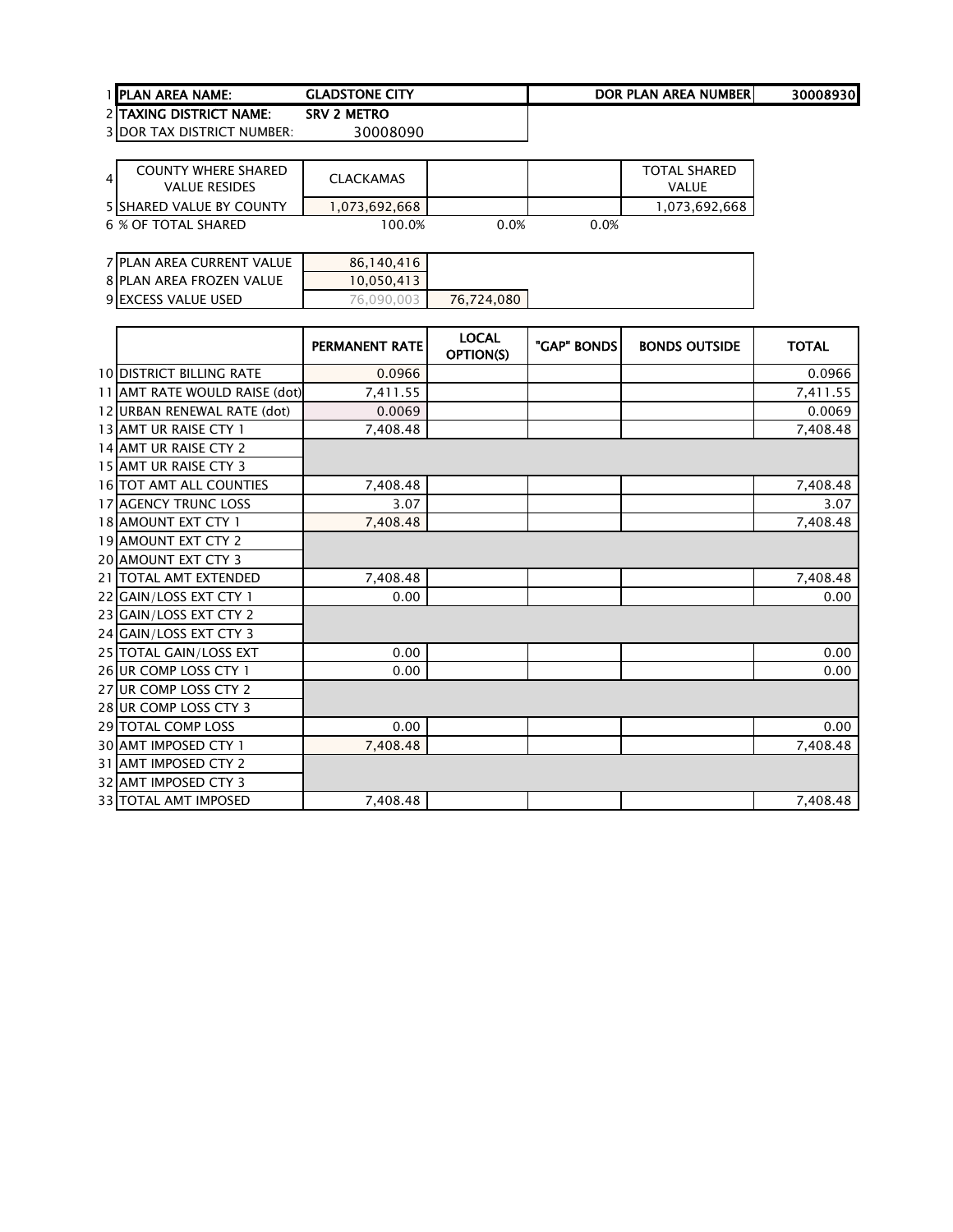| <b>1 IPLAN AREA NAME:</b>      | <b>GLADSTONE CITY</b> | DOR PLAN AREA NUMBERI | 30008930 |
|--------------------------------|-----------------------|-----------------------|----------|
| 2 ITAXING DISTRICT NAME:       | VECTOR                |                       |          |
| $2$ IDOD TAV DICTDICT NIHMDED. | 20007510              |                       |          |

| COUNTY WHERE SHARED<br>$\overline{4}$<br><b>VALUE RESIDES</b> | <b>CLACKAMAS</b> |      |      | <b>TOTAL SHARED</b><br>VALUE |
|---------------------------------------------------------------|------------------|------|------|------------------------------|
| <b>5 SHARED VALUE BY COUNTY</b>                               | ا 073,692,668. [ |      |      | 1,073,692,668                |
| 6 % OF TOTAL SHARED                                           | 100.0%           | 0.0% | 0.0% |                              |

| 7 PLAN AREA CURRENT VALUE | 86,140,416 |            |
|---------------------------|------------|------------|
| 8 PLAN AREA FROZEN VALUE  | 10,050,413 |            |
| 9 EXCESS VALUE USED       | 76.090.003 | 76.724.080 |

|                                 | PERMANENT RATE | <b>LOCAL</b><br>OPTION(S) | "GAP" BONDS | <b>BONDS OUTSIDE</b> | <b>TOTAL</b> |
|---------------------------------|----------------|---------------------------|-------------|----------------------|--------------|
| <b>10 DISTRICT BILLING RATE</b> | 0.0065         |                           |             |                      | 0.0065       |
| 11 AMT RATE WOULD RAISE (dot)   | 498.71         |                           |             |                      | 498.71       |
| 12 URBAN RENEWAL RATE (dot)     | 0.0004         |                           |             |                      | 0.0004       |
| 13 AMT UR RAISE CTY 1           | 429.48         |                           |             |                      | 429.48       |
| 14 AMT UR RAISE CTY 2           |                |                           |             |                      |              |
| 15 AMT UR RAISE CTY 3           |                |                           |             |                      |              |
| <b>16 TOT AMT ALL COUNTIES</b>  | 429.48         |                           |             |                      | 429.48       |
| <b>17 AGENCY TRUNC LOSS</b>     | 69.23          |                           |             |                      | 69.23        |
| 18 AMOUNT EXT CTY 1             | 429.48         |                           |             |                      | 429.48       |
| 19 AMOUNT EXT CTY 2             |                |                           |             |                      |              |
| 20 AMOUNT EXT CTY 3             |                |                           |             |                      |              |
| 21 TOTAL AMT EXTENDED           | 429.48         |                           |             |                      | 429.48       |
| 22 GAIN/LOSS EXT CTY 1          | 0.00           |                           |             |                      | 0.00         |
| 23 GAIN/LOSS EXT CTY 2          |                |                           |             |                      |              |
| 24 GAIN/LOSS EXT CTY 3          |                |                           |             |                      |              |
| 25 TOTAL GAIN/LOSS EXT          | 0.00           |                           |             |                      | 0.00         |
| 26 UR COMP LOSS CTY 1           | 0.00           |                           |             |                      | 0.00         |
| 27 UR COMP LOSS CTY 2           |                |                           |             |                      |              |
| 28 UR COMP LOSS CTY 3           |                |                           |             |                      |              |
| 29 TOTAL COMP LOSS              | 0.00           |                           |             |                      | 0.00         |
| 30 AMT IMPOSED CTY 1            | 429.48         |                           |             |                      | 429.48       |
| 31 AMT IMPOSED CTY 2            |                |                           |             |                      |              |
| <b>32 AMT IMPOSED CTY 3</b>     |                |                           |             |                      |              |
| 33 TOTAL AMT IMPOSED            | 429.48         |                           |             |                      | 429.48       |